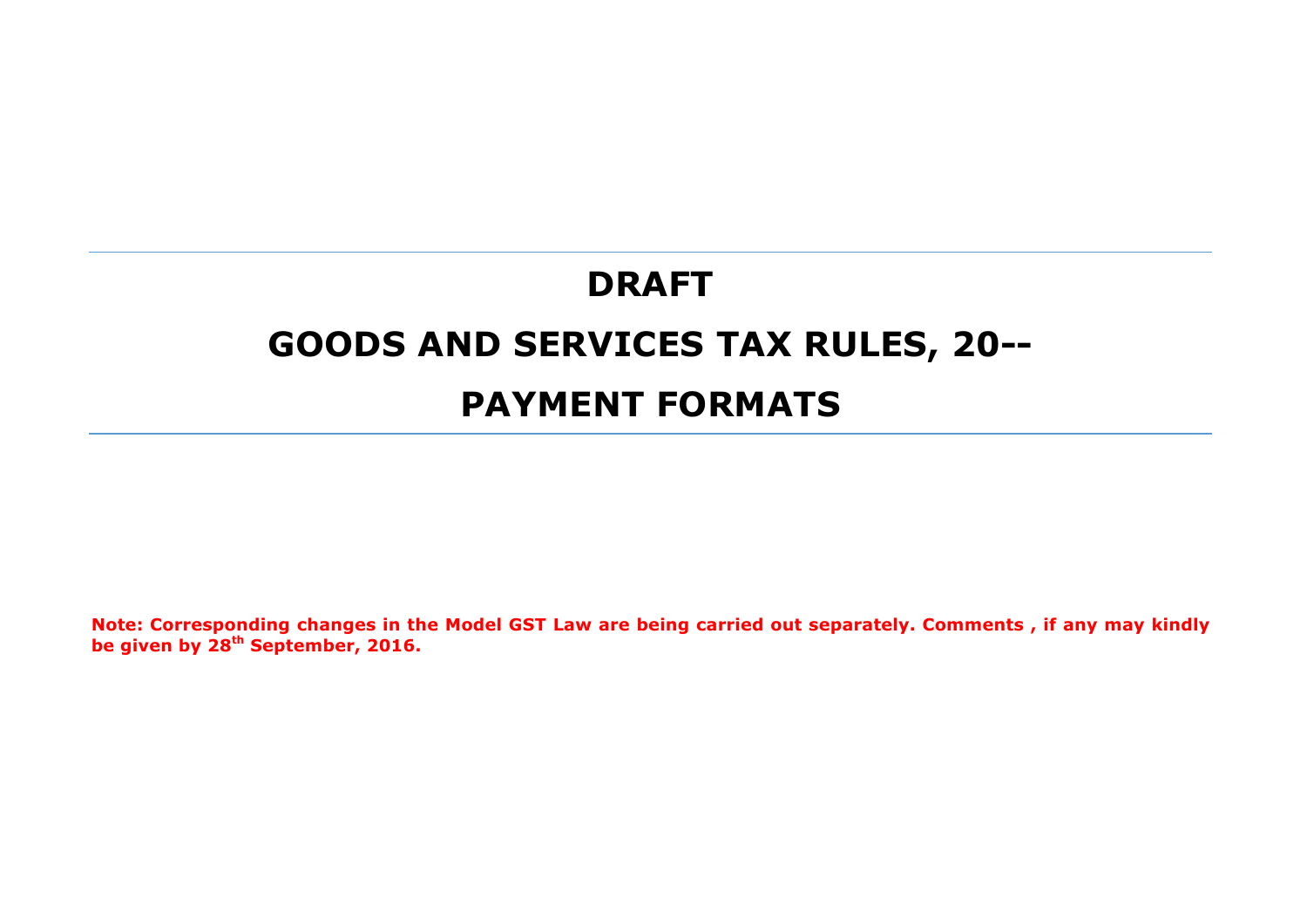# **List of Forms**

| Sr No. | Form No.        | <b>Title of the Form</b>                                                                                                                                                                  |
|--------|-----------------|-------------------------------------------------------------------------------------------------------------------------------------------------------------------------------------------|
| 1.     | Form GST PMT-1  | Electronic Tax Liability Register of Taxpayer<br>(Part-I: Return related liabilities<br>Electronic Tax Liability Register of Taxpayer<br>(Part-II: Other than return related liabilities) |
| 2.     | Form GST PMT-2  | Electronic Credit Ledger                                                                                                                                                                  |
| 3.     | Form GST PMT-2A | Order for re-credit of the amount to cash or credit ledger                                                                                                                                |
| 4.     | Form GST PMT-3  | Electronic Cash Ledger                                                                                                                                                                    |
| 5.     | Form GST PMT-4  | Challan For Deposit of Goods and Services Tax                                                                                                                                             |
| 6.     | Form GST PMT-5  | Payment Register of Temporary IDs / Un-registered Taxpayers                                                                                                                               |
| 7.     | Form GST PMT-6  | Application For Credit of Missing Payment (CIN not generated)                                                                                                                             |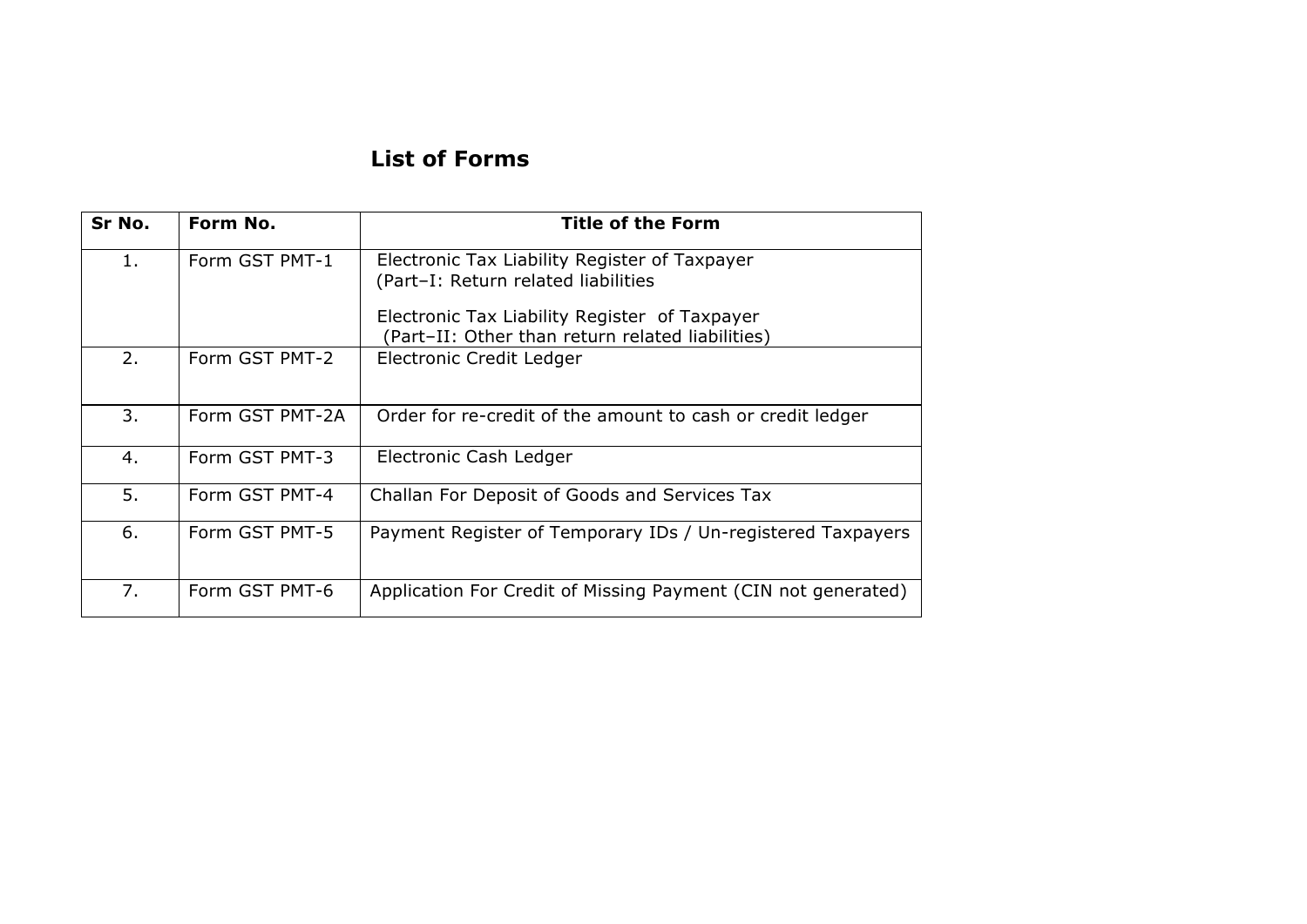Government of India /State Department of --------------

#### **Form GST PMT –1**

 *(See Rule ---- )*

# **Electronic Tax Liability Register of Taxpayer**

**(Part–I: Return related liabilities)**

*(To be maintained at the Common Portal)*

GSTIN – Name – Tax Period – Act - /All

| Sr             | Date    | Reference | Descripti | Type of            |              |          | SGST/CGST/IGST |             |        | <b>Balance (Payable)</b> |     |          |         |     |        |              |  |
|----------------|---------|-----------|-----------|--------------------|--------------|----------|----------------|-------------|--------|--------------------------|-----|----------|---------|-----|--------|--------------|--|
| $\mathbf{N_0}$ | (dd/mm/ | No.       | on        | <b>Transaction</b> | Tax          | Interest | Penalty        | Fee         | Others | <b>Total</b>             | Tax | Interest | Penalty | Fee | Others | <b>Total</b> |  |
| $\bullet$      | yyyy)   |           |           | [Debit (DR)        |              |          |                |             |        |                          |     |          |         |     |        |              |  |
|                |         |           |           | (Payable) /        |              |          |                |             |        |                          |     |          |         |     |        |              |  |
|                |         |           |           | Credit (CR)        |              |          |                |             |        |                          |     |          |         |     |        |              |  |
|                |         |           |           | (Paid)             |              |          |                |             |        |                          |     |          |         |     |        |              |  |
|                | ◠       |           | 4         |                    | $\mathbf{p}$ |          | 8              | $\mathbf Q$ | 10     | 11                       | 12  | 13       | 14      | 15  | 16     | 17           |  |
|                |         |           |           |                    |              |          |                |             |        |                          |     |          |         |     |        |              |  |
|                |         |           |           |                    |              |          |                |             |        |                          |     |          |         |     |        |              |  |
|                |         |           |           |                    |              |          |                |             |        |                          |     |          |         |     |        |              |  |
|                |         |           |           |                    |              |          |                |             |        |                          |     |          |         |     |        |              |  |

**Note –**

- 1. All liabilities accruing due to return and payments made against the liabilities will be recorded in this ledger.
- 2. Liabilities for opting composition, cancellation of registration will also be covered in this part. Such liabilities shall be populated in the liability register of the tax period in which the date of application or order falls as the case may be.
- 3. Return would be treated as invalid if closing balance is positive.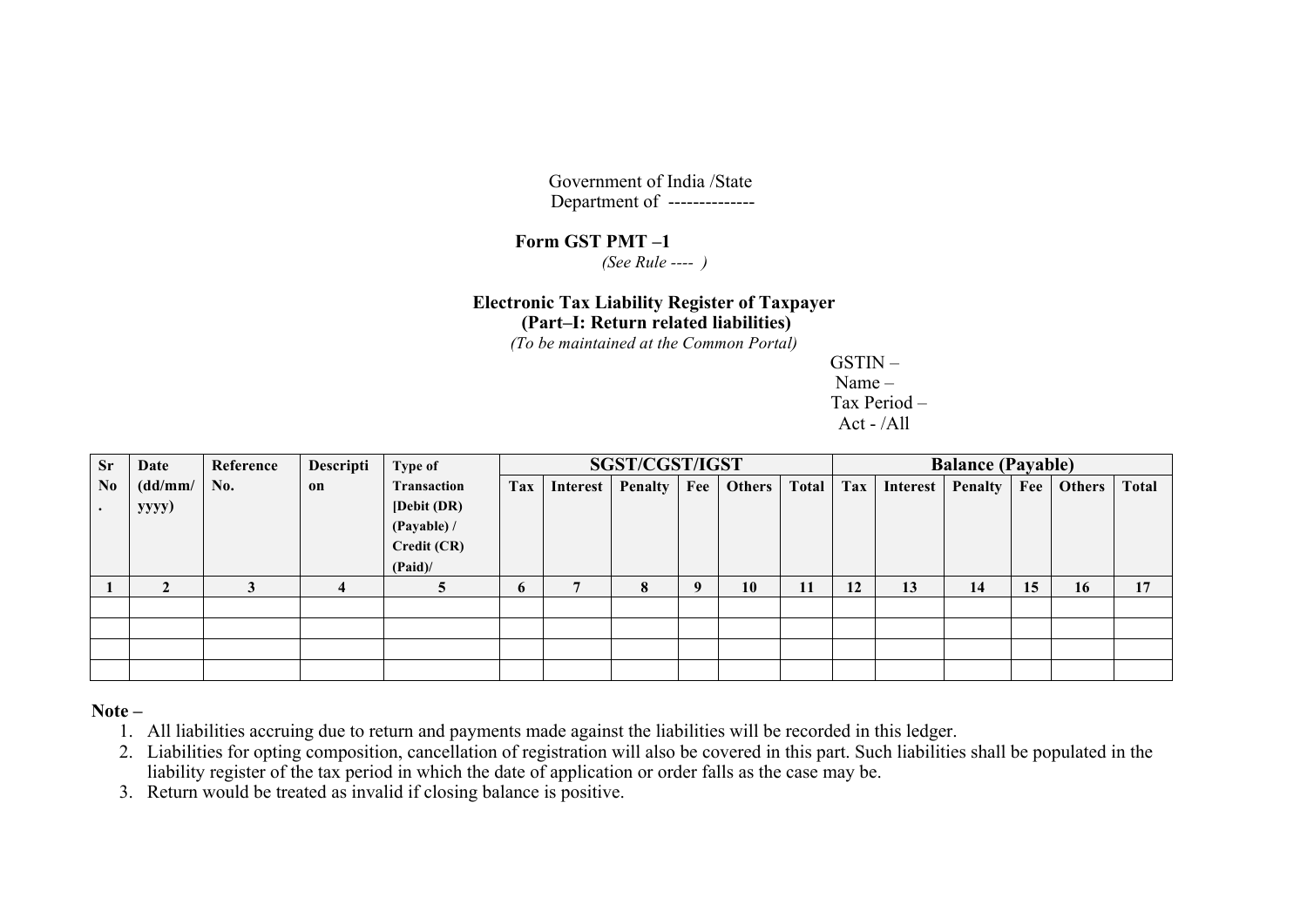4. The taxpayer would not be able to file return of a tax period if liabilities relating to previous tax period's return are not discharged completely.

Government of India /State Department of --------------

#### **Form GST PMT –1**

 *(See Rule ---- )* **Electronic Tax Liability Register of Taxpayer (Part–II: Other than return related liabilities)**

*(To be maintained at the Common Portal)*

GSTIN –

Name –

 Period - From ------- To -------- (dd/mm/yyyy) Act -  $/$ All

| Sr No. | <b>Date</b>    | Reference | <b>Tax</b> | Descript | Type of            |             |        | SGST/CGST/IGST |    |      |            | <b>Balance (Payable)</b> |        |           |    |      |            |               |
|--------|----------------|-----------|------------|----------|--------------------|-------------|--------|----------------|----|------|------------|--------------------------|--------|-----------|----|------|------------|---------------|
|        | (dd/m          | No.       | Period,    | ion      | <b>Transaction</b> | Ta          | Intere | Penalt         | Fe | Othe | <b>Tot</b> | Ta                       | Intere | Penalt    | Fe | Othe | <b>Tot</b> | <b>Status</b> |
|        | m/             |           | if         |          | [Debit (DR)]       | $\mathbf X$ | st     | y              | e  | rs   | al         | X                        | st     | ${\bf y}$ | e  | rs   | al         | (Staye        |
|        | yyyy)          |           | applica    |          | (Payable) /        |             |        |                |    |      |            |                          |        |           |    |      |            | $d$ /Un-      |
|        |                |           | ble        |          | Credit (CR)        |             |        |                |    |      |            |                          |        |           |    |      |            | stayed        |
|        |                |           |            |          | (Paid)             |             |        |                |    |      |            |                          |        |           |    |      |            |               |
|        |                |           |            |          | Reduction          |             |        |                |    |      |            |                          |        |           |    |      |            |               |
|        |                |           |            |          | (RD)/ Refund       |             |        |                |    |      |            |                          |        |           |    |      |            |               |
|        |                |           |            |          | claimed $(RF)$     |             |        |                |    |      |            |                          |        |           |    |      |            |               |
|        | $\overline{2}$ | 3         | 4          | 5        | 6                  | 7           | 8      | 9              | 10 | 11   | 12         | 13                       | 14     | 15        | 16 | 17   | 18         | 19            |
|        |                |           |            |          |                    |             |        |                |    |      |            |                          |        |           |    |      |            |               |
|        |                |           |            |          |                    |             |        |                |    |      |            |                          |        |           |    |      |            |               |
|        |                |           |            |          |                    |             |        |                |    |      |            |                          |        |           |    |      |            |               |
|        |                |           |            |          |                    |             |        |                |    |      |            |                          |        |           |    |      |            |               |

**Note –**

1. All liabilities, other than return, accruing will be recorded in the ledger.

2. All payments made out of cash or credit ledger against the liabilities would be recorded.

3. Reduction or enhancement in the amount payable due to decision of appeal, rectification, revision, review etc.

4. Negative balance can occur for a single Demand ID also if appeal is allowed/partly allowed. Overall closing balance can still be positive.

5. Refund of pre-deposit can be claimed for a particular demand ID if appeal is allowed in favour of taxpayer even though the overall balance may still be positive.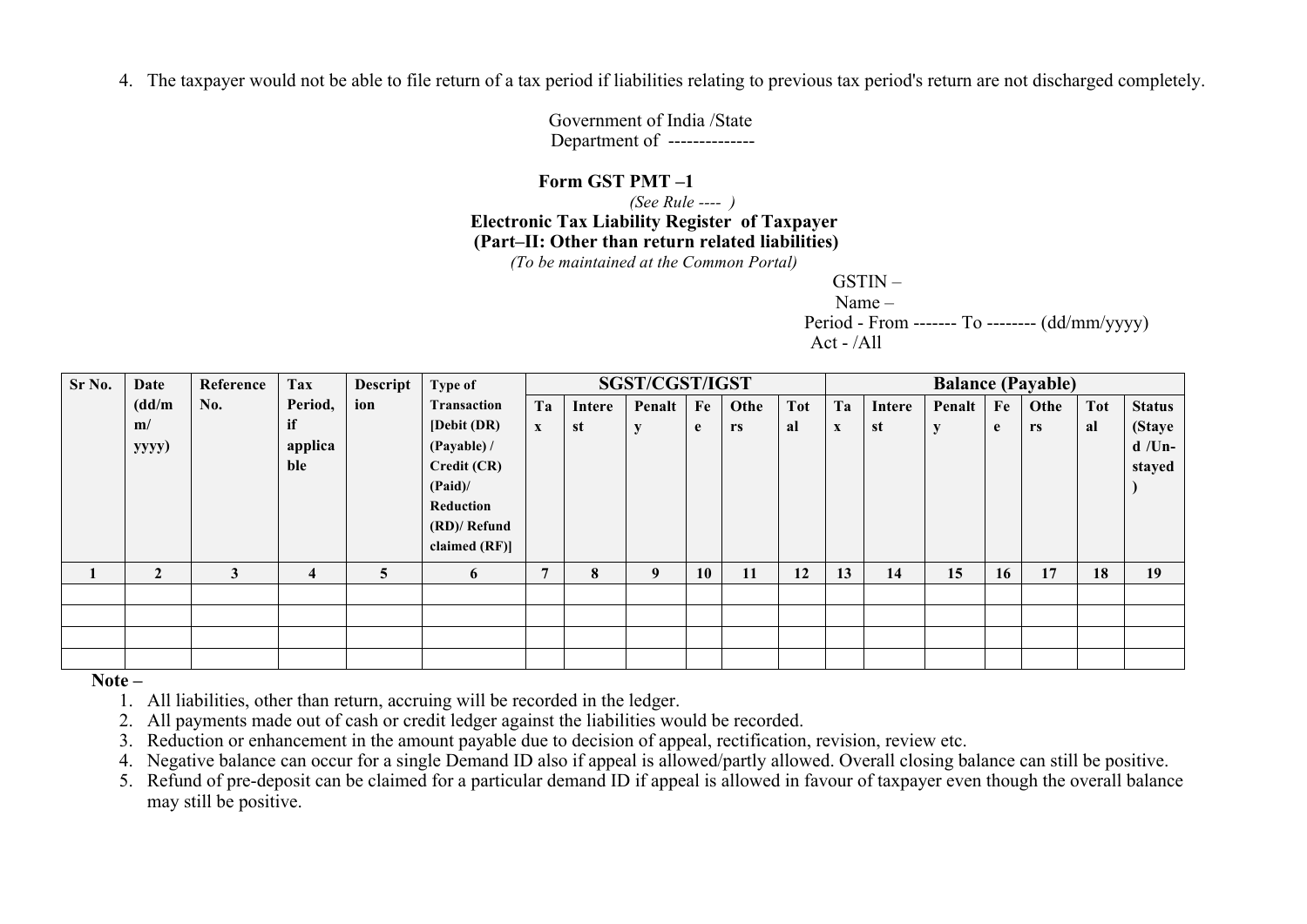- 6. The closing balance in this part shall not have any effect on filing of return.
- 7. Reduction in amount of penalty would be automatic based on payment made after SCN or within the time specified in Act.

Government of India /State

Department of --------------

## **Form GST PMT –2**

 *(See Rule ---- )*

# **Electronic Credit Ledger of Taxpayer**

*(To be maintained at the Common Portal)*

GSTIN – Name – Period - From ------- To -------- (dd/mm/yyyy) Act -  $/$ All

| <b>Sr</b>      | Date      | Referenc | Tax               | Descriptio | Type of     |                | SGST/CGST/IGST |            |              |        | <b>Balance</b> |             |              |
|----------------|-----------|----------|-------------------|------------|-------------|----------------|----------------|------------|--------------|--------|----------------|-------------|--------------|
| N <sub>0</sub> | (dd/mm    | e No.    | Period, if $\ $ n |            | Transactio  | Matche         | Mis-           | Provisiona | <b>Total</b> | Matche | Mis-           | Provisional | <b>Total</b> |
|                | $/$ yyyy) |          | applicabl         |            | $\mathbf n$ | a              | matched        |            |              | đ      | matched        |             |              |
|                |           |          | e                 |            | [Debit      |                |                |            |              |        |                |             |              |
|                |           |          |                   |            | (DR)        |                |                |            |              |        |                |             |              |
|                |           |          |                   |            | Credit      |                |                |            |              |        |                |             |              |
|                |           |          |                   |            | (CR)        |                |                |            |              |        |                |             |              |
|                |           | 3        | 4                 |            | 6           | $\overline{7}$ | 8              |            | 10           | 11     | 12             | 13          | 14           |
|                |           |          |                   |            |             |                |                |            |              |        |                |             |              |
|                |           |          |                   |            |             |                |                |            |              |        |                |             |              |
|                |           |          |                   |            |             |                |                |            |              |        |                |             |              |
|                |           |          |                   |            |             |                |                |            |              |        |                |             |              |

#### **Note –**

- 1. Credit of inputs, capital goods, reverse charge claimed in return; Credit received through ISD; credit on account of merger, pre-registration etc. will be recorded separately in the ledger.
- 2. Utilisation of credit from the same major head or from other major head (cross utilization) will be recorded accordingly.
- 3. Utilisation of credit for return and other than return related liabilities will be recorded separately.
- 4. Refund claimed from ITC ledger will be reduced and if rejected or withdrawn will be credited back.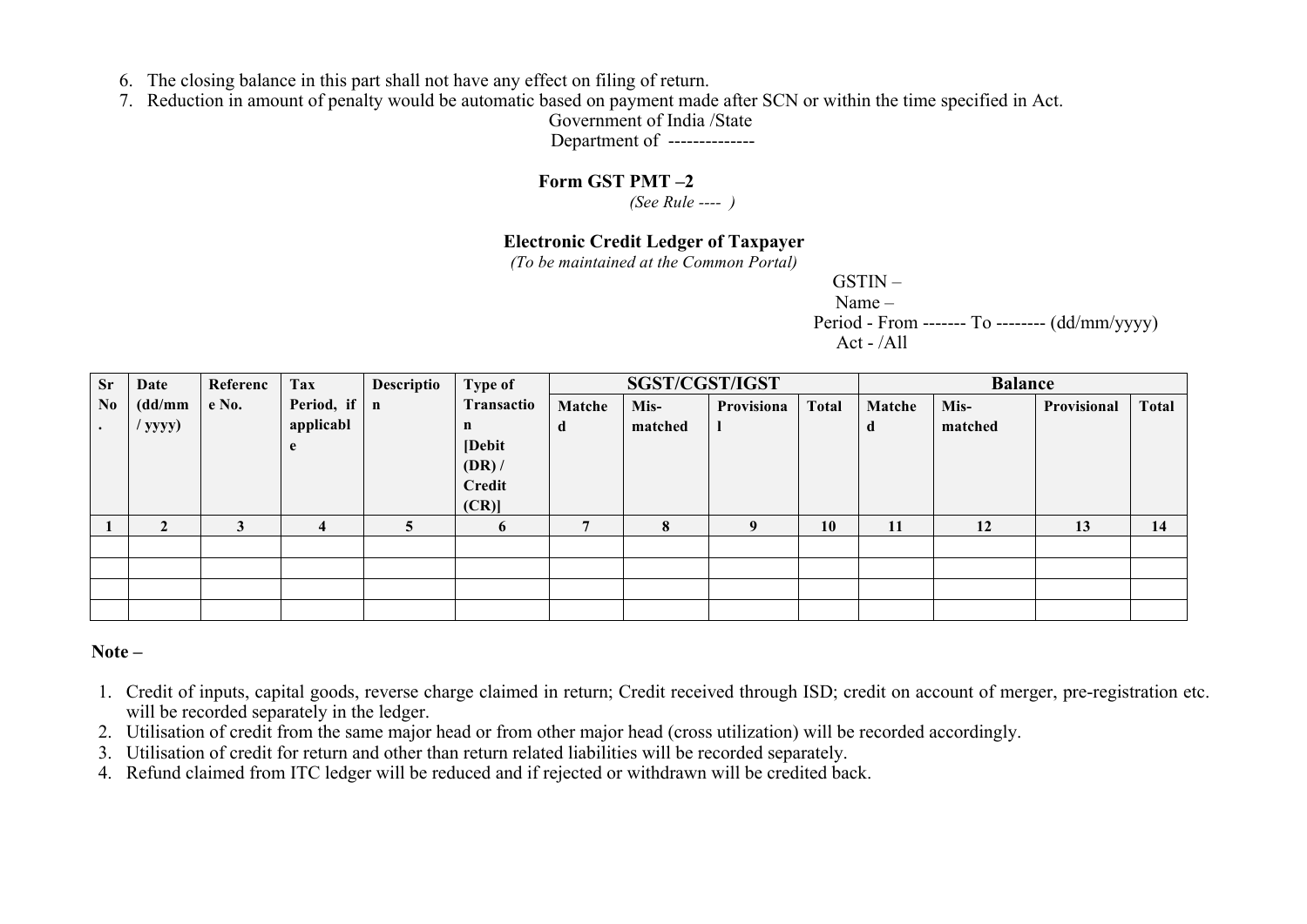Government of India /State Department of --------------

#### **Form GST PMT –2A**  *(See Rule ---- )*

#### **Order for re-credit of the amount to cash or credit ledger**

Reference No. Date –

- 1. GSTIN –
- 2. Name –
- 3. Address –
- 4. Tax Period to which the credit relates –
- 5. Ledger from which debit entry made for claiming refund cash / credit ledger
- 6. Order no. and date –
- 7. Amount of credit -

| Sr. No. | Act |     | <b>Amount of credit</b> |         |     |       |              |  |  |  |  |  |  |
|---------|-----|-----|-------------------------|---------|-----|-------|--------------|--|--|--|--|--|--|
|         |     | Tax | Interest                | Penalty | Fee | Other | <b>Total</b> |  |  |  |  |  |  |
|         |     |     |                         |         |     |       |              |  |  |  |  |  |  |
|         |     |     |                         |         |     |       |              |  |  |  |  |  |  |

8. Reason for re-credit –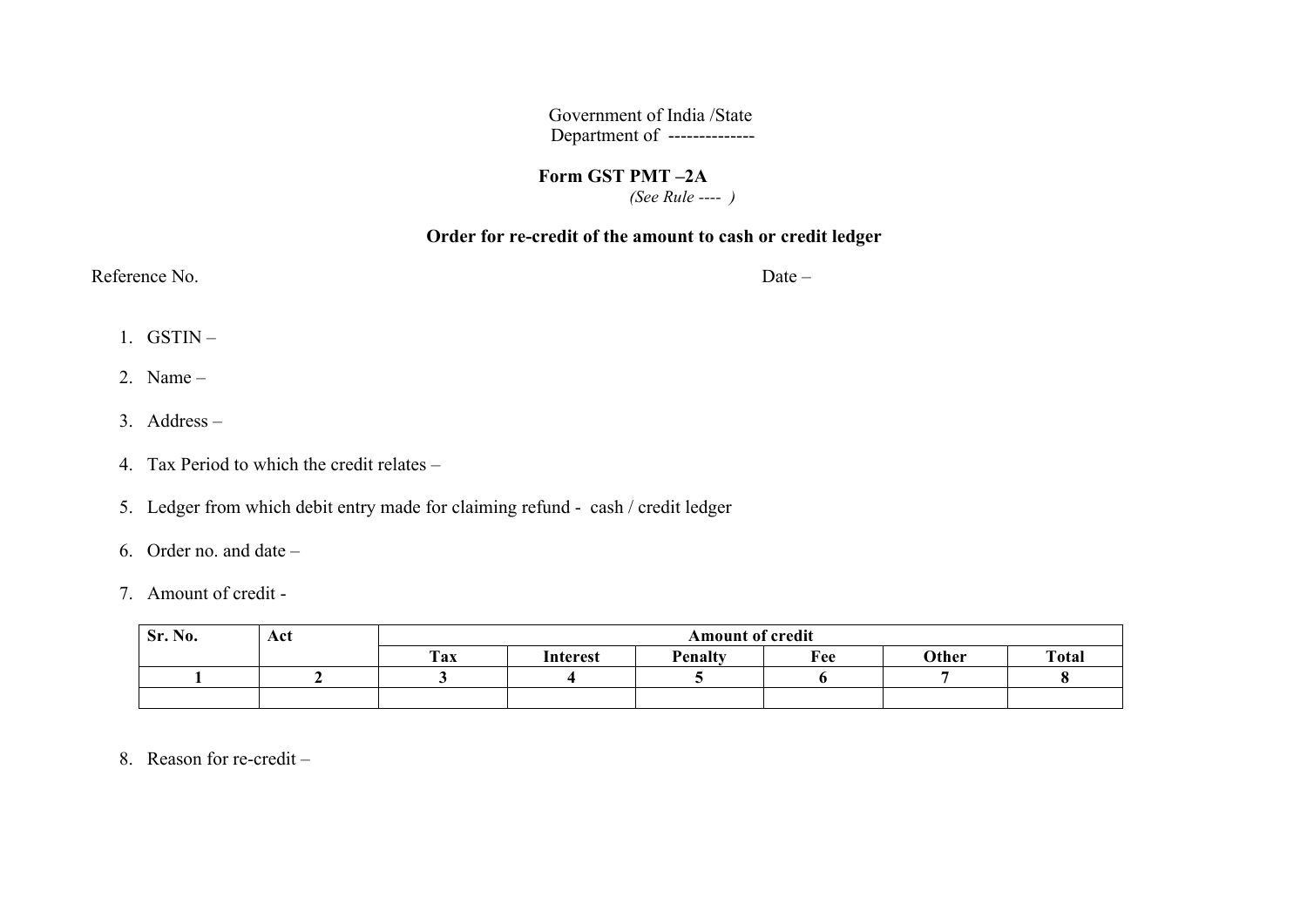Name and designation of the officer

Government of India /State Department of --------------

**Form GST PMT –3**

 *(See Rule ---- )*

#### **Electronic Cash Ledger of Taxpayer**

*(To be maintained at the Common Portal)*

GSTIN – Name – Period - From ------- To -------- (dd/mm/yyyy) Act - /All

| Sr.            | Date      | Referenc | Tax        | Descriptio   | Type of      |    | <b>CGST/IGST/SGST</b> |        |    |       |      |                   | <b>Balance</b> |        |    |       |      |  |  |  |
|----------------|-----------|----------|------------|--------------|--------------|----|-----------------------|--------|----|-------|------|-------------------|----------------|--------|----|-------|------|--|--|--|
| N <sub>0</sub> | (dd/mm    | e No.    | Period, if | $\mathbf{n}$ | Transactio   | Ta | Interes               | Penalt | Fe | Other | Tota | Ta                | <b>Interes</b> | Penalt | Fe | Other | Tota |  |  |  |
|                | $/$ yyyy) |          | applicabl  |              | n            | X  |                       |        | e  | -3    |      | $\mathbf{v}$<br>A |                |        | e  | -S    |      |  |  |  |
|                |           |          |            |              | [Debit (DR)  |    |                       |        |    |       |      |                   |                |        |    |       |      |  |  |  |
|                |           |          |            |              | / Credit     |    |                       |        |    |       |      |                   |                |        |    |       |      |  |  |  |
|                |           |          |            |              | (CR)         |    |                       |        |    |       |      |                   |                |        |    |       |      |  |  |  |
|                |           |          | 4          |              | <sub>0</sub> |    | 8                     | 9      | 10 | 11    | 12   | 13                | 14             | 15     | 16 | 17    | 18   |  |  |  |
|                |           |          |            |              |              |    |                       |        |    |       |      |                   |                |        |    |       |      |  |  |  |
|                |           |          |            |              |              |    |                       |        |    |       |      |                   |                |        |    |       |      |  |  |  |
|                |           |          |            |              |              |    |                       |        |    |       |      |                   |                |        |    |       |      |  |  |  |
|                |           |          |            |              |              |    |                       |        |    |       |      |                   |                |        |    |       |      |  |  |  |

#### **Note –**

1. Reference No. includes BRN (Bank Reference Number), debit entry no., order no., if any, Ack No. of return in case of TDS & TCS credit.

- 2. Tax period, if applicable, for any debit will be recoded, otherwise it will be left blank.
- 3. GSTIN of deductor or collector (e-com), Challan Identification Number (CIN) of the challan against which deposit has been made. Cash balance transferred from cash ledger of transferor of business, Type of liability for which any debit has been made will also recorded under description.
- 4. Application no., if any, Show Cause Notice Number (SCN), Demand ID, pre-deposit for appeal or any other liability for which payment is being made will also be recorded under description.
- 5. Refund claimed from the ledger or any other debits made will be recorded accordingly.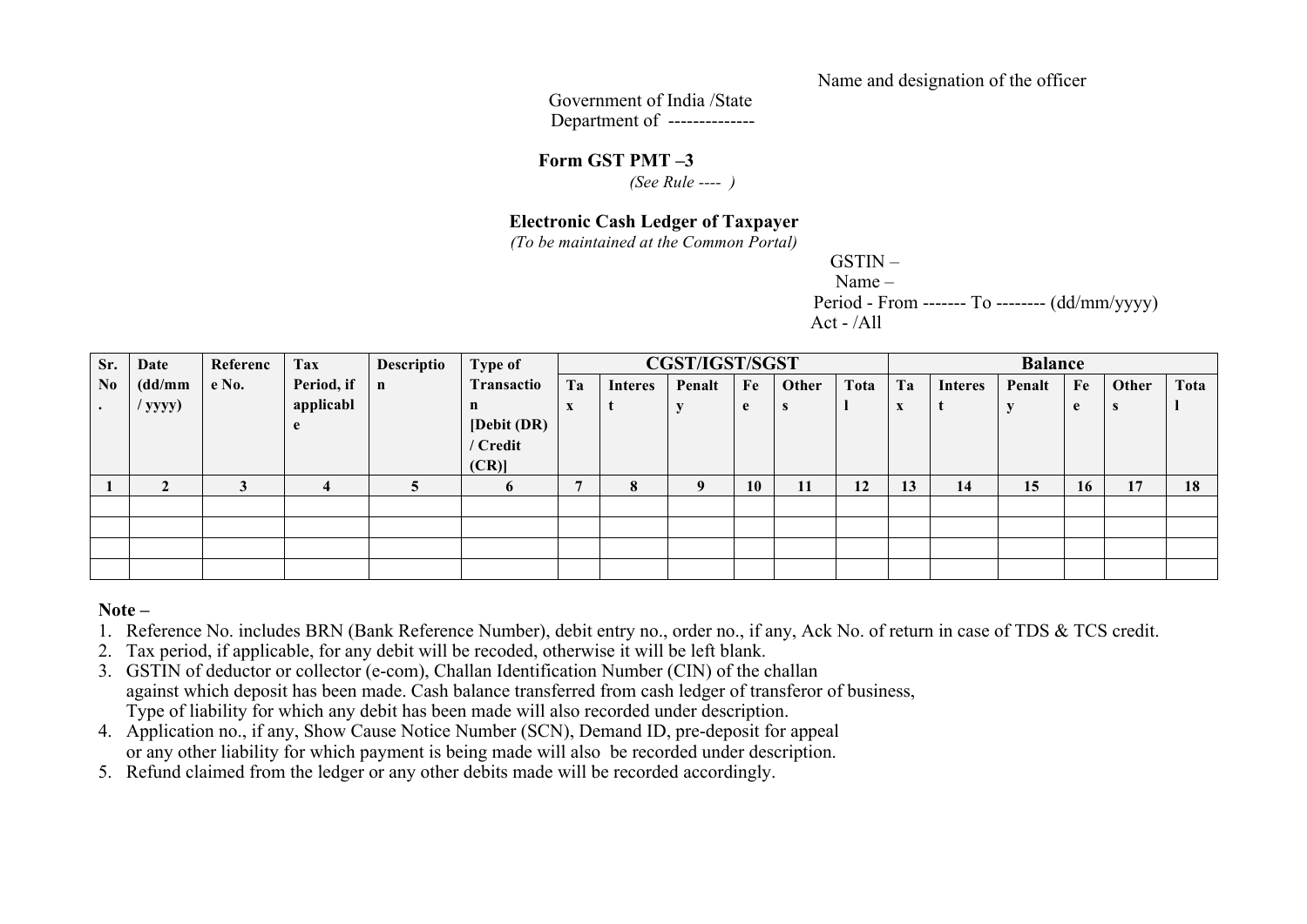Government of India /State Department of --------------

# **Form GST PMT –4**

 *(See Rule ---- )*

# **Challan For Deposit of Goods and Services Tax**

| <b>CPIN</b> | < <auto <<current<="" after="" date="" generated="" submission="" th=""  =""><th></th><th>Challan Expiry Date --</th></auto> |            | Challan Expiry Date -- |
|-------------|------------------------------------------------------------------------------------------------------------------------------|------------|------------------------|
|             | of information $\gg$                                                                                                         | $date\geq$ |                        |

| <b>GSTIN</b> | $<<$ Filled in/Auto<br>$populated \ge$ | Email address | $<<$ Auto Populated>> |
|--------------|----------------------------------------|---------------|-----------------------|
| Name         | $<<$ Auto Populated>>                  | Mobile No.    | $<<$ Auto Populated>> |
| Address      | $<<$ Auto Populated>>                  |               |                       |

|                              |              |     |          | <b>Details of Deposit</b> |                   |        |       |
|------------------------------|--------------|-----|----------|---------------------------|-------------------|--------|-------|
| Government                   | <b>Major</b> |     |          |                           | <b>Minor Head</b> |        |       |
|                              | Head         |     |          |                           |                   |        |       |
|                              |              | Tax | Interest | Penalty                   | Fee               | Others | Total |
| Government of                | <b>CGST</b>  |     |          |                           |                   |        |       |
| India                        | <b>IGST</b>  |     |          |                           |                   |        |       |
|                              | Sub-         |     |          |                           |                   |        |       |
|                              | <b>Total</b> |     |          |                           |                   |        |       |
| State (Name)                 | <b>SGST</b>  |     |          |                           |                   |        |       |
| <b>Total Challan Amount</b>  |              |     |          |                           |                   |        |       |
| <b>Total Amount in words</b> |              |     |          |                           |                   |        |       |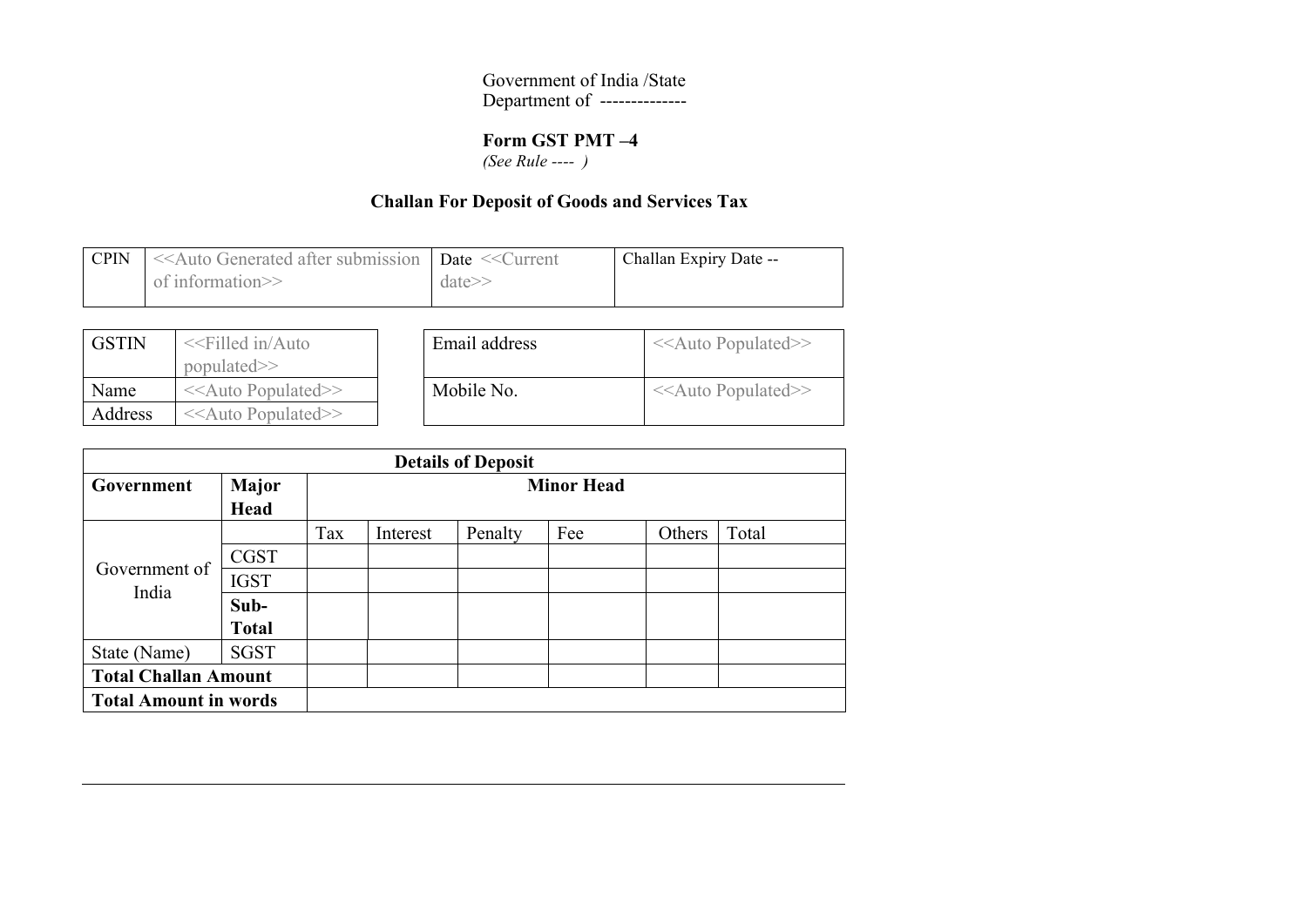# **Mode of Payment (relevant Portion to become active when selected)**

| $\Box$ e-Payment                                                                                                 | $\Box$ Over the Counter (OTC) |                                   |                     |  |  |  |
|------------------------------------------------------------------------------------------------------------------|-------------------------------|-----------------------------------|---------------------|--|--|--|
| (This will include all modes of e-payment<br>such as CC/DC and net banking. Taxpayer<br>will choose one of this) | proposed to be deposited)     | Bank (Where cash or instrument is |                     |  |  |  |
|                                                                                                                  |                               | <b>Details of Instrument</b>      |                     |  |  |  |
|                                                                                                                  | $\Box$ Cash                   | $\Box$ Cheque                     | $\Box$ Demand Draft |  |  |  |
| $\Box$ NEFT/RTGS                                                                                                 |                               |                                   |                     |  |  |  |
| <b>Remitting Bank</b>                                                                                            |                               |                                   |                     |  |  |  |
| Name of the beneficiary account (Description' GST payment'                                                       |                               | To be auto-populated              |                     |  |  |  |
| to be auto Populated)                                                                                            |                               |                                   |                     |  |  |  |
| Name and Code of Beneficiary Bank (RBI and its code)                                                             | To be auto-populated          |                                   |                     |  |  |  |
| Beneficiary Account Number (RBI Account Number)                                                                  | To be auto-populated          |                                   |                     |  |  |  |

**Note: Charges to be over and above the amount intend to be deposited.**

|                                | <b>Paid Challan Information</b> |
|--------------------------------|---------------------------------|
| <b>GSTIN</b>                   |                                 |
| <b>Taxpayer Name</b>           |                                 |
| Name of Bank                   |                                 |
| Amount                         |                                 |
| Bank Reference No. (BRN)/UTR   |                                 |
| <b>CIN</b>                     |                                 |
| Payment Date                   |                                 |
| Bank Ack. No. (For Cheque / DD |                                 |
| deposited at Bank's counter)   |                                 |

Note - UTR stands for Unique Transaction Number for NeFT / RTGS payment.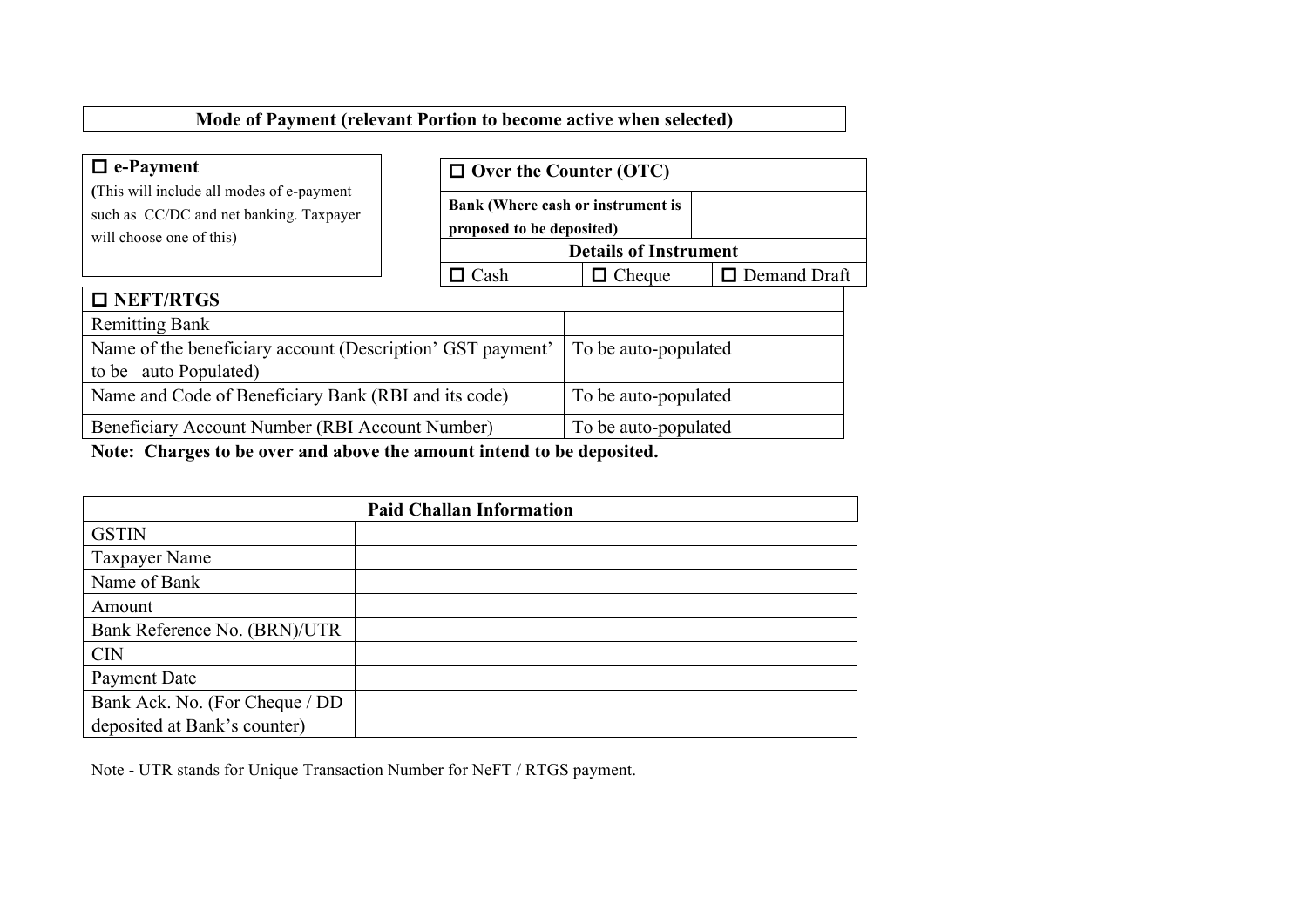Government of India /State Department of --------------

# **Form GST PMT –5**

 *(See Rule ---- )*

#### **Payment Register of Temporary IDs / Un-registered Taxpayers**

**Date: From – To --- State –**

| <b>Sr</b> | <b>Tempor</b> | Name | <b>CPI</b> | CI | <b>BR</b> | Date of | Fil |    |    |               |           |      |    |    |    | <b>Amount Deposited</b> |        |           |    |              |    |             |             |           |
|-----------|---------------|------|------------|----|-----------|---------|-----|----|----|---------------|-----------|------|----|----|----|-------------------------|--------|-----------|----|--------------|----|-------------|-------------|-----------|
| No        | ary ID        |      | <b>IX</b>  |    |           | paymen  | No. |    |    | $_{\rm CGST}$ |           |      |    |    |    | <b>IGST</b>             |        |           |    |              |    | <b>SGST</b> |             |           |
|           |               |      |            |    |           |         |     | m. |    | $\mathbf{r}$  | c<br>v    | Tota |    |    | Ð  |                         | ◠<br>◡ | Tota      |    |              | n  |             | $\mathbf 0$ | Tota      |
|           |               |      |            | ູ  | v         |         | o   |    | 10 | $\sim$<br>    | - -<br>⊥୰ | -14  | 15 | 16 | 17 | 18                      | 19     | <b>20</b> | 21 | $\sim$<br>▵▵ | 23 | 24          | 25          | <b>26</b> |

**Note –**

**T – Tax, I – Interest, P – Penalty, F - Fee, O - Other**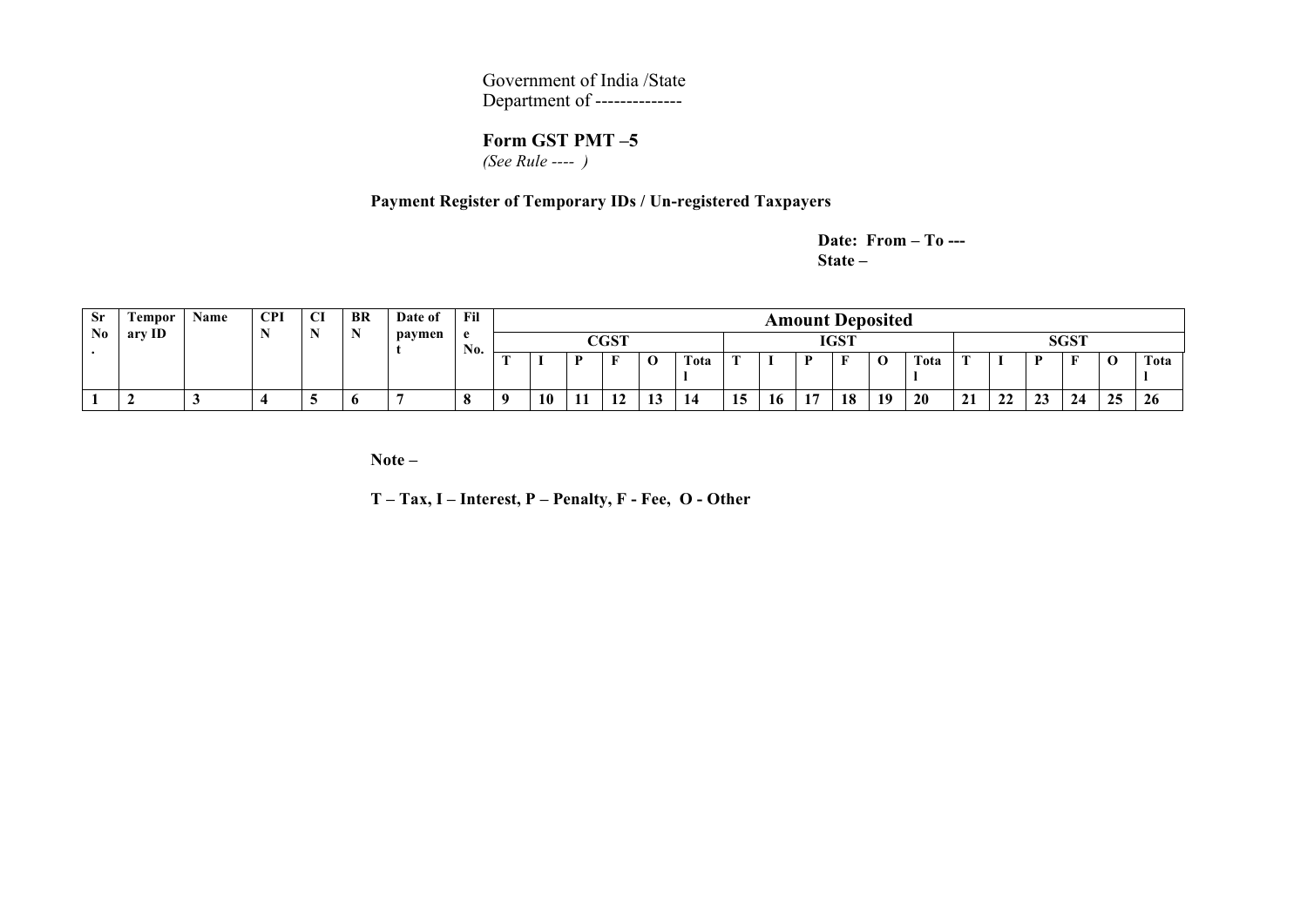Government of India /State Department of --------------

# **Form GST PMT –6**

 *(See Rule ---- )*

# **Application For Credit of Missing Payment (CIN not generated)**

| 1.               | <b>GSTIN</b>                                                | (to be auto populated)                                         |  |
|------------------|-------------------------------------------------------------|----------------------------------------------------------------|--|
| $\overline{2}$ . | Name                                                        | (to be auto populated)                                         |  |
| 3.               | Date of generation<br>of challan from<br>Common Portal      | dd/mm/yyyy                                                     |  |
| $\overline{4}$ . | Common Portal<br>Identification<br>Number (CPIN)            |                                                                |  |
| 5.               | Mode of payment<br>(tick one)                               | CC/DC<br>NeFT/RTGS<br><b>OTC</b><br><b>Net</b><br>banking      |  |
| 6.               | Instrument detail,<br>for OTC payment<br>only               | Bank/branch on<br>Cheque / Draft<br>Date<br>which drawn<br>No. |  |
| 7.               | Name of bank<br>through which<br>payment made               |                                                                |  |
| 8.               | Date on which<br>amount debited /<br>realized               |                                                                |  |
| 9.               | <b>Bank Reference</b><br>Number<br>(BRN)/UTR No.,<br>if any |                                                                |  |
| 10.              | Name of payment<br>gateway (for<br>$CC/DC$ )                |                                                                |  |
| 11.              | Verification (by authorized signatory)                      |                                                                |  |